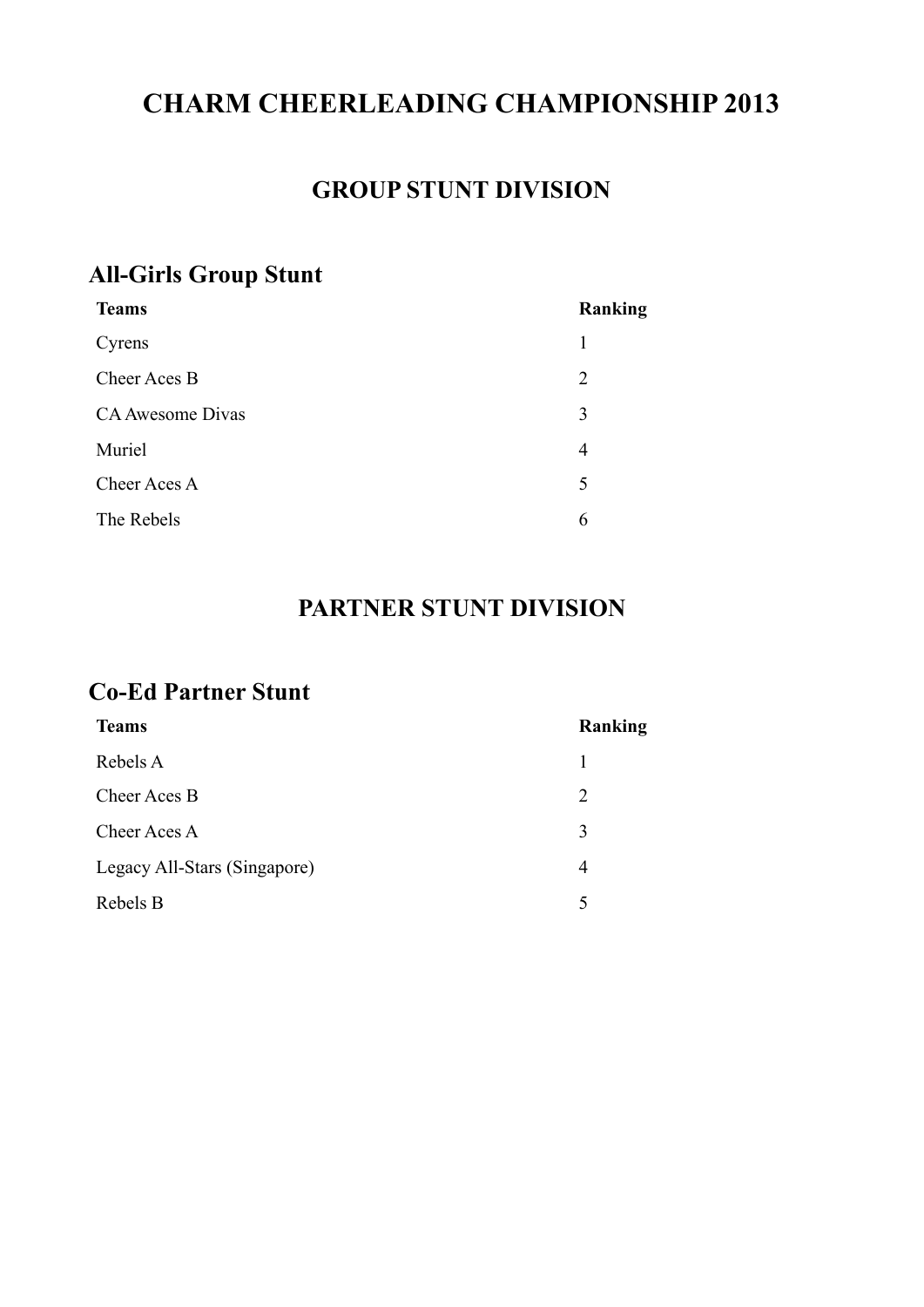## **CHEER POM DIVISION**

## **Cheer Pom**

| <b>Teams</b> | <b>Ranking</b> |
|--------------|----------------|
| Emas         |                |
| Rebels       | 2              |
| Cyclonez     | $\mathcal{R}$  |

#### **TEAM CHEER DIVISION**

### **Team Cheer Pee Wee**

| <b>Teams</b>            | <b>Ranking</b> |
|-------------------------|----------------|
| <b>Sparks</b>           | $\mathbf{1}$   |
| Angels                  | $\overline{2}$ |
| Lynx                    | 3              |
| Phoenix                 | $\overline{4}$ |
| Tritons                 | 5              |
| <b>Bears</b>            | 6              |
| Lynx Jr                 | $\overline{7}$ |
| <b>Baby Bears</b>       | 8              |
| <b>Sparkling Angels</b> | 9              |

## **Team Cheer Youth Level 1**

| <b>Teams</b>     | Ranking      |
|------------------|--------------|
| Anchorz Jr       |              |
| Zelts Jr         | C            |
| <b>Starlites</b> | $\mathbf{R}$ |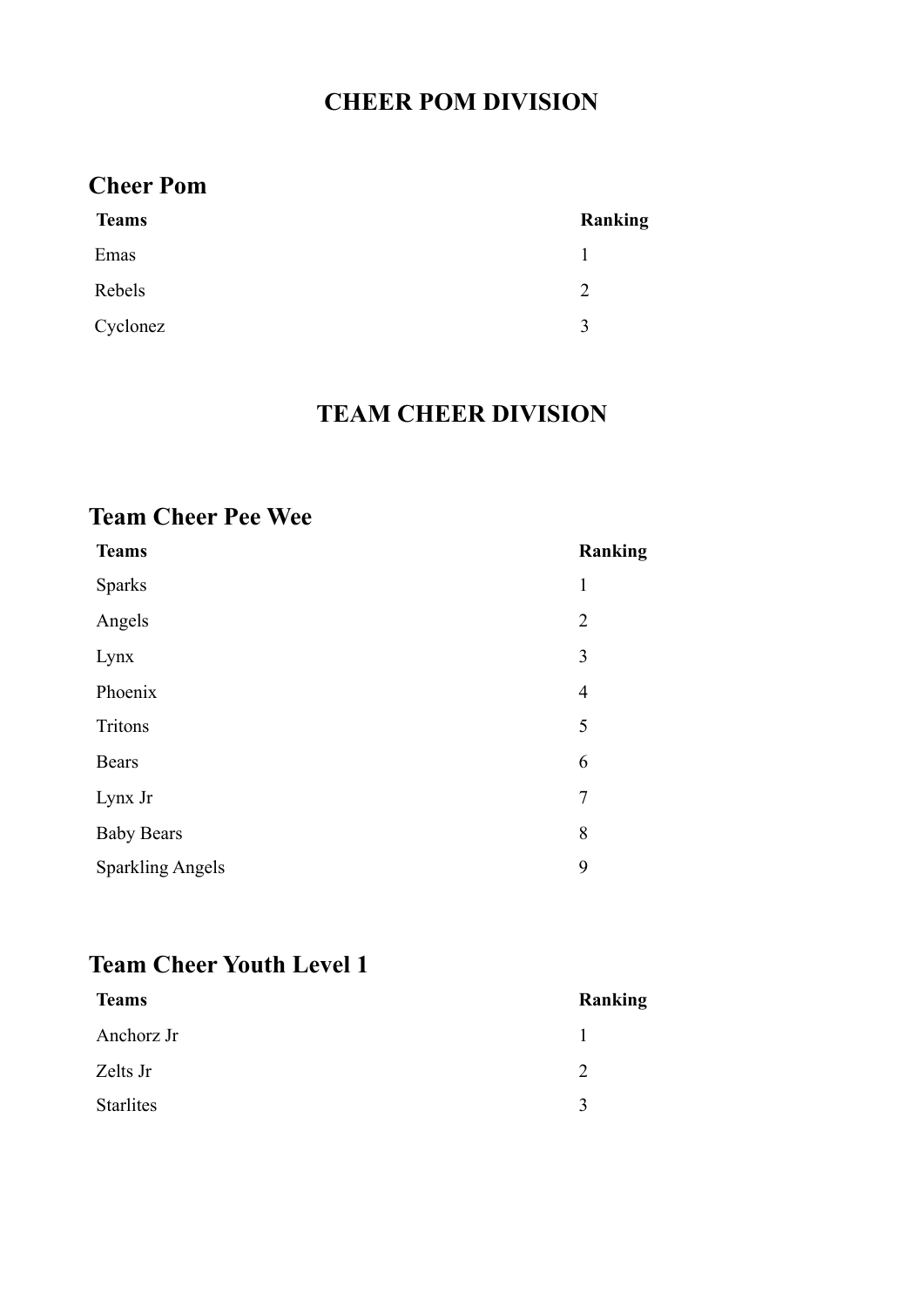## **Team Cheer Youth Level 2**

| <b>Teams</b> | Ranking        |
|--------------|----------------|
| Calyx Jr     | 1              |
| Anchorz      | $\overline{2}$ |
| Vulcanz Jr   | 3              |
| Vibrant      | 4              |
| Falcons      | 5              |
| Minimytez    | 6              |

## **Team Cheer All-Girls Level 3**

| <b>Teams</b> | Ranking      |
|--------------|--------------|
| Rayvens      |              |
| Xtreme       | C            |
| Xavier       | $\mathbf{R}$ |

# **Team Cheer Co-Ed Level 3**

| <b>Teams</b>            | Ranking |
|-------------------------|---------|
| Legacy All-Stars (HELP) |         |
| Calyx Co-Ed             |         |
| Vulcanz Co-Ed           |         |

#### **Team Cheer All-Girls Level 4**

| <b>Teams</b>    | Ranking |
|-----------------|---------|
| Calyx All-Girls |         |
| 2<br>Cyrens     |         |
| Vulcanz<br>3    |         |
| $D^*Starz$<br>4 |         |